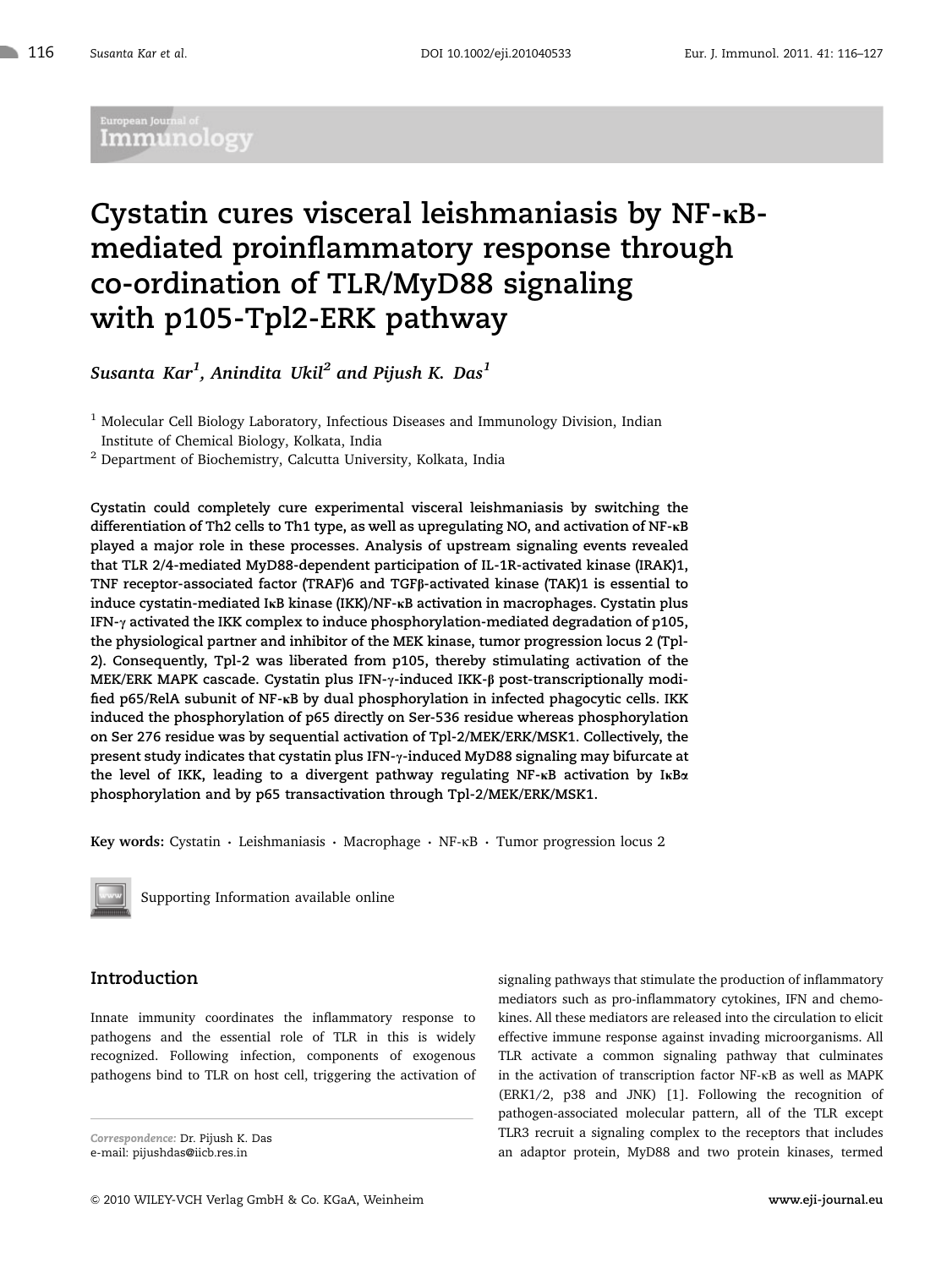IL-1R-activated kinase (IRAK)1 and IRAK4 [2]. IRAK1 is then phosphorylated by IRAK4 as well as by autophosphorylation [3, 4], resulting in recruitment of TNF receptor-associated factor (TRAF)6 [5]. Phosphorylated IRAK1 and TRAF6 are thought to dissociate from the receptors [6], which is followed by TRAF6 autoubiquitination with lys-63-linked polyubiquitin chains [7]. TAB2 and TAB3, the regulatory subunits of the TGFß-activated kinase (TAK) 1 complex, specifically interact with ubiquitinated TRAF6, which activates TAK1 [8]. Activated TAK1 is then thought to phosphorylate and activate downstream IkB kinase (IKK) complex as well as MAPK kinase 6 to activate NF-kB and MAPK signaling pathway. Activation of MAPK in macrophages requires another serine/threonine kinase, tumor progression locus 2 (Tpl-2) [9], also known as Cot/MAP3K8. Tpl-2 is critical for host defense and appropriate cytokine response against pathogens like Toxoplasma gondii and Listeria monocytogenes [10, 11]. It functions as a MAPK kinase kinase, which phosphorylates and activates MEK, the upstream activator of ERK1/2 kinase [12]. Tpl-2 is critically involved in linking TLR to TNF- $\alpha$  production through its activation of ERK1/2 and also stimulates MEK activation in presence of TNF- $\alpha$  and CD40 ligand, suggesting its important role in both innate and adaptive immune response [13]. In unstimulated macrophages, Tpl-2 is complexed with NFkB1 (p105), an IkB family member, which blocks its MEK kinase activity [14, 15]. Stimulation of macrophages with LPS facilitates the release of Tpl-2 from p105 and thereby activates its kinase activity, which has been shown to occur as a consequence of p105 phosphorylation and proteolysis by the proteasome [14]. p105 phosphorylation is triggered by IKK complex, which is also critical for regulating the activation of NF-kB transcription factors through phosphorylation of IkB and p65/RelA subunit [15, 16].

Leishmaniases are spectrum of vector-borne parasitic diseases that are a major international public health problem, affecting the lives of millions of people worldwide with significant morbidity and mortality [17]. Gene knock-out studies in mice revealed an essential role of TLR signaling in the immune responses against Leishmania parasites [18]. For instance, MyD88-dependent pathway is required for the secretion of IL-1 $\alpha$ by mouse peritoneal macrophages following infection with L. major [19] and MyD88-deficient mice developed progressive lesion with dominant Th2 response [20]. In vivo studies in mice revealed an important role for TLR4 in the control of L. major infection, possibly through the early induction of iNOS [21]. TLR9 is involved in NK-cell activation and pro-inflammatory cytokine synthesis in animal models of visceral (L. infantum) and cutaneous (L. major and L. braziliensis) leishmaniasis [22, 23], while Leishmania lypophosphoglycan, an abundant molecule on the surface of promastigotes, signals via TLR 2 [24]. Moreover, silencing of IRAK1, MyD88, TLR2 or TLR3 significantly attenuated the secretion of nitric oxide and  $TNF-\alpha$  following infection of IFN- $\gamma$ -primed macrophages by *L. donovani* promastigotes [25]. In addition, a recent study suggests that TLR2 and MyD88 appeared to have a critical role in both recognition as well as modulation of immune response against Leishmania parasites [26]. Our earlier work showed that cystatin, a natural cysteine

protease inhibitor, in synergy with IFN- $\gamma$ , could completely cure visceral leishmaniasis in BALB/c mice by inducing proinflammatory cytokine synthesis and NO generation [27]. Furthermore, this induction was found to be mediated by ERK 1/ 2/mitogen- and stress-activated protein kinase 1 (MSK1) leading to the activation of NF-kB-dependent gene expression [28]. In the present study, we sought to determine the detailed upstream signaling events involved in cystatin-induced activation of NF-kB, which is essential for its anti-leishmanial effector response.

## Results

## Activation of NF- $\kappa$ B is essential for cystatin plus IFN- $\gamma$ mediated anti-leishmanial response

Cystatin could completely cure experimental visceral leishmaniasis and this was shown to be associated with strong upregulation of Th1 cytokine and iNOS [27]. In the in vitro situation, a suboptimal dose of IFN- $\gamma$  was required for cystatin-induced proinflammatory cytokine response and iNOS expression whereas IFN- $\gamma$ was not a prerequisite in vivo. Because iNOS and many proinflammatory gene expressions are regulated by NF-kB, the effect of cystatin plus IFN- $\gamma$  on NF- $\kappa$ B activation was assessed in infected macrophages using EMSA. DNA binding activity of NF-kB was found to be markedly enhanced in infected BM-derived macrophages (BMM) following cystatin plus IFN- $\gamma$  treatment, being maximum at 4 h (3.8-fold) and still significant after 6 h (1.9 fold) (Fig. 1A). For NF-kB nuclear translocation, cytoplasmic IkBa must be phosphorylated, ubiquitinated and degraded. Because IkBa is phosphorylated by the IKK multiprotein complex, the effect of cystatin on the status of intrinsic cellular IKK activation was assessed. Accordingly, L. donovani-infected macrophages were treated with cystatin plus IFN- $\gamma$ ; IKK $\beta$  was immunoprecipitated and tested for the ability to phosphorylate GST-IKBa substrate. As shown in Fig. 1B, cystatin plus IFN- $\gamma$  strongly induced IKK $\beta$ activity in infected BMM. In order to further ascertain the role of NF-kB in the modulation of disease progression, anti-leishmanial activity of cystatin plus IFN- $\gamma$  was evaluated in the presence of BAY 11-7082 or BAY 11-7085, chemical compounds that block NF-KB expression by inhibiting IKB phosphorylation. In the in vitro situation of amastigote multiplication within macrophages, BAY-11-7082 ( $5 \mu$ M) could substantially reverse the parasite killing (78% reduction) by cystatin (Fig. 1C). In the in vivo situation of L. donovani-infected BALB/c mice, administration of cystatin  $(5 \text{ mg/kg/day})$  plus IFN- $\gamma$   $(5 \times 10^5 \text{ U/kg/day})$  given for 4 consecutive days after 15 days of infection completely suppressed the parasite burden in the spleen cells of mice (Fig. 1D). However, a dose of 5 mg/kg/day of BAY-11-7085 given three times weekly for 4 wk starting at 15 days after infection greatly reduced cystatin-mediated protection (74% reduction in parasite killing). In vivo administration of BAY-11-7085 could also result in marked reduction of cystatin-mediated increase in TNF-a synthesis (77% reduction) (Fig. 1E) as well as iNOS expression (4.3-fold reduction) in infected mice (Fig. 1F). Taken together, these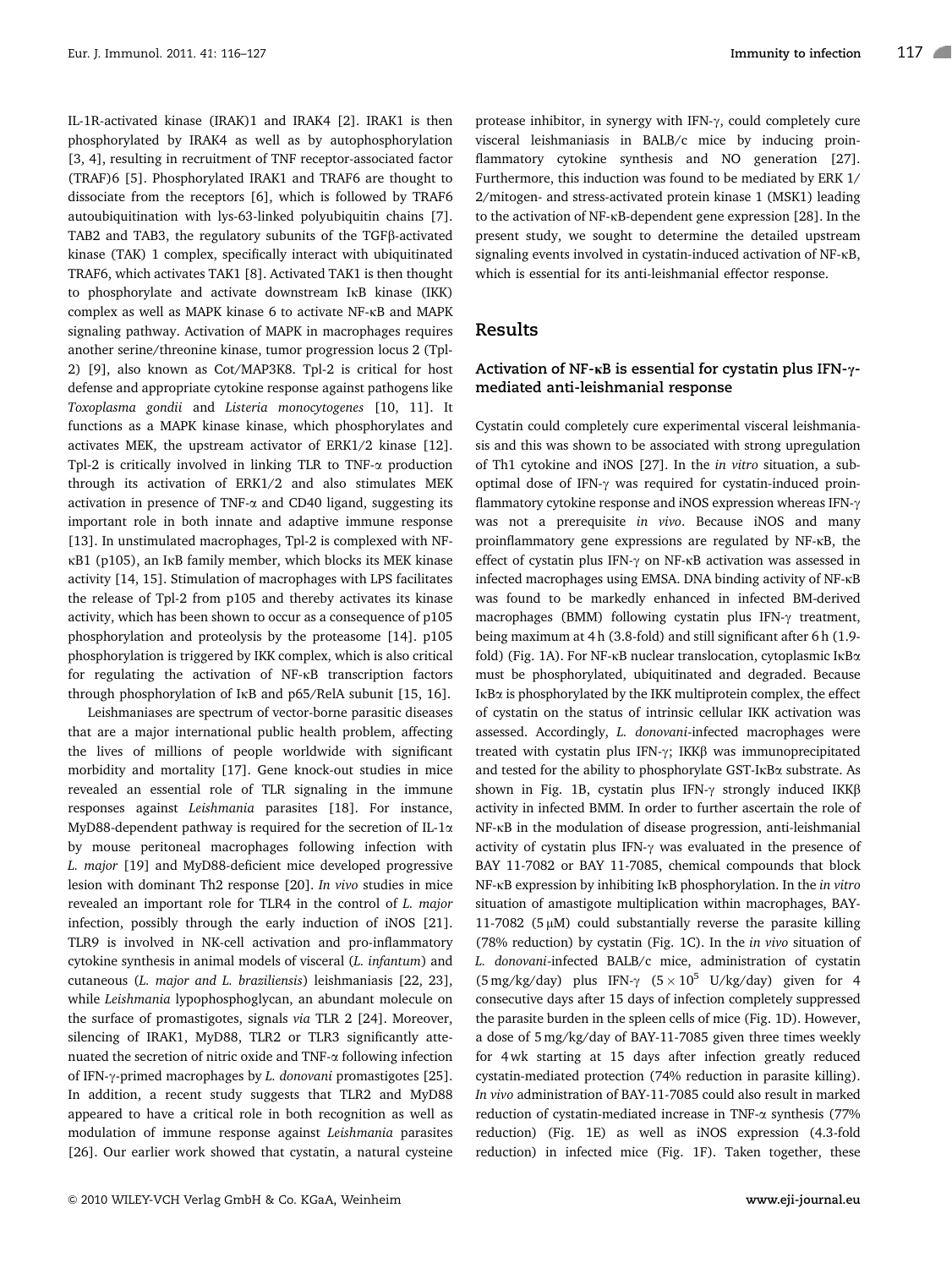

Figure 1. Involvement of NF-KB in cystatin plus IFN-y-mediated anti-leishmanial response. (A) BMM were infected with L. donovani promastigotes (L. d) (cell:parasite ratio, 1:10) for 4 h. Noningested promastigotes were removed, and macrophages were cultured for another 20 h. L. donovaniinfected (24 h) BMM were further treated with cystatin (0.5 µM) plus IFN- $\gamma$  (100 U/mL) for 0–6 h and EMSA of NF-kB was performed with nuclear extract. Extracts were also run with cold competitor oligonucleotides. Bands were analyzed densitometrically, and fold changes are indicated at the bottom. (B) Whole-cell extracts from L. donovani-infected (24 h) and cystatin plus IFN-g-treated (1 h) BMM were immunoprecipitated with Ab against IKKß. IKKß was assayed using GST-IkBa as substrate, and GST-phosphorylated IkBa was visualized by autoradiography. Relative amount of IKKß in the whole-cell extracts was determined by Western blots. (C) Infected (24 h) and cystatin plus IFN- $\gamma$ -treated (24 h) BMM were pretreated with BAY11-7085 (1 and 5 $\mu$ M) for 1 h. Intracellular parasite number was determined by Giemsa staining. (D) Mice were challenged with 10<sup>7</sup> promastigotes, and after 15 days of infection, they were treated with cystatin plus IFN-y daily for 4 consecutive days. Spleen parasite burdens were determined weekly after infection and were expressed as the mean of  $log_{10}$ LDU. SD for six animals per group. BAY11-7085 (5 mg/kg/day) was used along with cystatin plus IFN- $\gamma$  in a separate set of experiments. (E and F) Infected mice were treated either with cystatin plus IFN- $\gamma$  or with cystatin plus IFN-g plus BAY11-7085 as indicated in (D). ELISA was performed for the level of TNF-a (E) and real-time PCR analysis was performed for the expression of iNOS (F) in the splenocytes. The cultures were set in triplicate and the experiments were done a minimum of three times. Animal experiments were done with six animals per group and the results are representatives of four independent experiments. Data represent the mean+SD.  $^{**}p<0.01$ ,  $^{***}p<0.001$ ; Student's t-test.

results strongly suggest that the therapeutic effect of cystatin may be attributed to the activation of IKK-NF-kB pathway.

## Cystatin plus IFN- $\gamma$ -induced Tpl-2/MEK/ERK pathway

Apart from activation of NF-kB, IKK is also known to induce activation of Tpl-2, a serine-threonine kinase, which plays an important role in both innate and adaptive immune response [13, 14]. Since cystatin induced activation of IKK, we, therefore, examined whether cystatin plus IFN- $\gamma$  could activate Tpl-2/MEK/ ERK pathway. Treatment of infected BMM with cystatin plus IFN- $\gamma$  $(0-60 \text{ min})$  caused a marked increase in Tpl-2 kinase activity reaching a maximum at 60 min (Fig. 2A). The densitometric analysis in the right-hand panel of immunoprecipitated Tpl-2 (consisting of p58 and p52 isoforms) demonstrated the disappearance of p58 isoform at later time points (60 and 90 min) (Fig. 2A) suggesting its phosphorylation-mediated proteasomal degradation.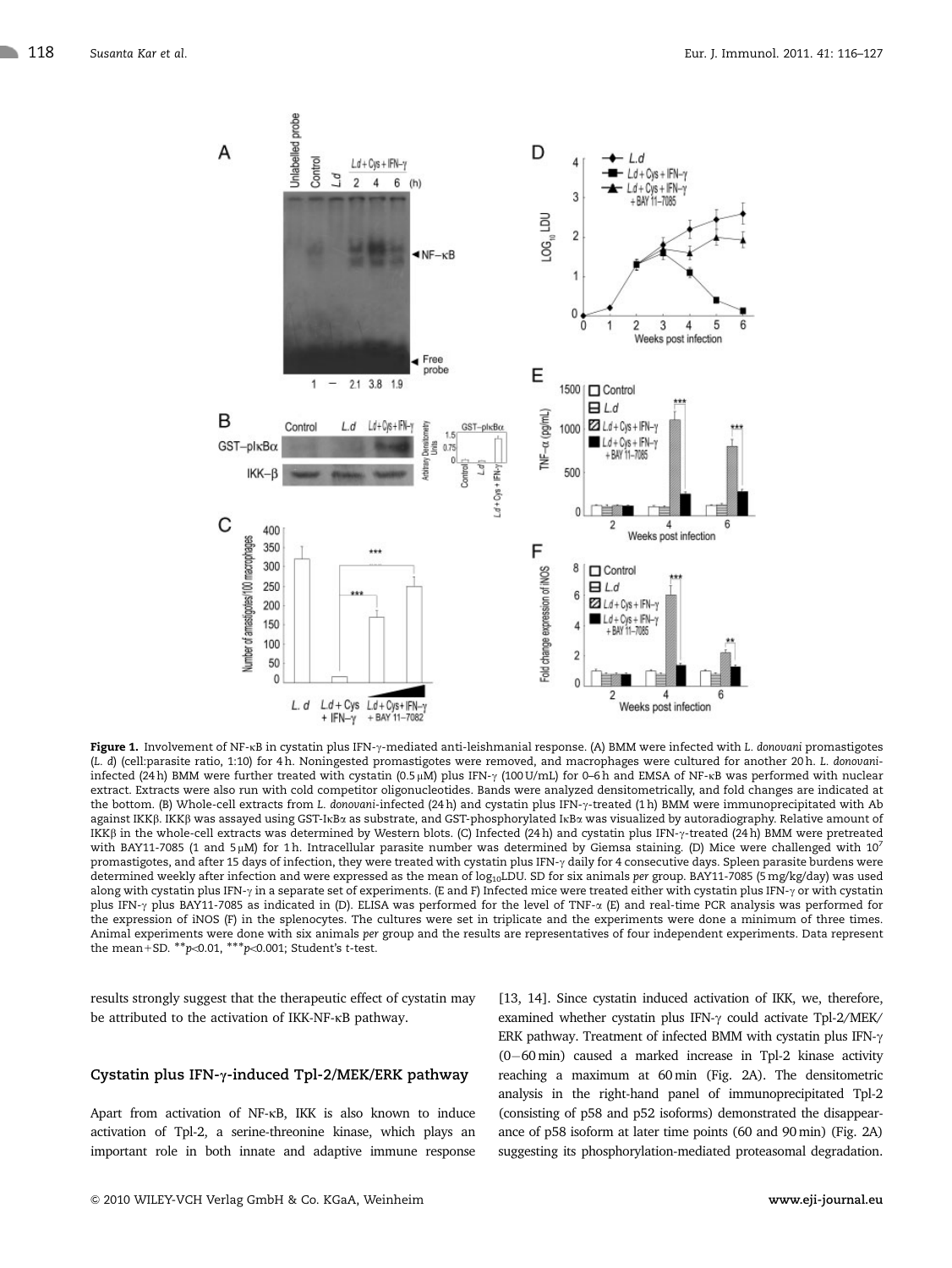Proteasomal degradation of p58 isoform was further confirmed by the use of MG 132, a proteasomal inhibitor, which almost completely abrogated degradation of p58 as well as activation of Tpl-2 in cystatin plus IFN- $\gamma$ -stimulated BMM (data not shown). This was further reflected in the activation of downstream kinases, MEK and ERK1/2. A marked phosphorylation of MEK and ERK1/2 were found in infected cells following cystatin plus IFN- $\gamma$  treatment, which was significantly abrogated (2.3- and 2.2-fold for MEK and ERK1/2, respectively) in cells treated with Tpl-2-specific siRNA (Fig. 2B). To further determine whether cystatin plus IFN- $\gamma$  induced the dissociation of Tpl-2 from p105, cell lysates were pre-cleared of p105 by immunodepletion and then subjected to Western blotting with anti-Tpl-2 antibody. As depicted in Fig. 2C, very little p105-free Tpl-2 was detected in infected cells. However, cystatin plus IFN- $\gamma$ treatment induced the appearance of Tpl-2 in the p105-depleted lysate of infected BMM (Fig. 2C) suggesting a release of Tpl-2 from its inhibitor NF-kB p105. Moreover, the appearance of Tpl-2 in the p105-depleted lysate peaked at 60 min, the same time point at which the Tpl-2 MEK kinase activity was maximum. Tpl-2 activation is associated with p105 phosphorylation followed by its proteolysis. We found that treatment of infected BMM with cystatin plus IFN- $\gamma$ induced phosphorylation of p105 on serine 927 followed by its rapid disappearance (Fig. 2D). The kinetics of p105 phosphorylation and degradation was correlated with Tpl-2 release from p105. To further

address whether IKK is required for p105 phosphorylation as well as activation of Tpl-2, BMM were treated with the IKK inhibitor BAY-11-7082 prior to infection. Western blotting of cell lysates revealed that this inhibitor blocked cystatin plus IFN- $\gamma$ -induced p105 phosphorylation and degradation (Fig. 2D). BAY-11-7082 also blocked cystatin plus IFN-g-induced release of Tpl-2 from p105 (Fig. 2C) and Tpl-2 MEK kinase activity (Fig. 2F) in infected cells. Moreover, cystatin plus IFN-y-mediated induction of MEK and ERK phosphorylation were also significantly reduced by BAY-11-7082 treatment (Fig. 2E). Collectively, these data suggest that IKK activity is required for cystatin plus IFN- $\gamma$ -mediated activation of Tpl-2/ MEK/ERK signaling pathway.

## Cystatin plus IFN- $\gamma$  induced dual phosphorylation of p65 by IKK

Phosphorylation of p65 at multiple residues has been implicated in p65 nuclear translocation and transcriptional activation of NF-kB [15, 16]. To investigate the possibility that IKK regulates NF-kB by a mechanism involving p65 phosphorylation, infected BMM were treated with cystatin plus IFN- $\gamma$  for different time periods  $(0-3 h)$ . Immunoblot analysis showed a strong induction of p65 phosphorylation at both Ser-536 and Ser-276 residues (Fig. 3A),



Figure 2. Effect of cystatin plus IFN- $\gamma$  on Tpl-2/MEK/ERK pathway. (A) Infected BMM were treated with cystatin plus IFN- $\gamma$  for the indicated times. Tpl-2 was immunoprecipitated and its MEK kinase activity was determined by coupled MEK/ERK kinase assay. Phosphorylated MBP substrate was visualized by autoradiography and the levels of immunoprecipitated Tpl-2 were determined by Western blotting to normalize the kinase assay. (B) RAW 264.7 cells were transfected (24 h) with either control or Tpl-2 siRNA, infected with L. donovani promastigotes (24 h) and further stimulated with cystatin plus IFN- $\gamma$  for 4 h. The levels of p-MEK and p-ERK1/2 were measured by Western blotting. (C) L. donovani-infected BMM were treated with cystatin plus IFN- $\gamma$  either alone or in combination with BAY11-7082 (5 µM) (pretreated for 1 h) for the indicated times. p105-cleared cell lysates were subjected to Western blotting for Tpl-2 and p105. (D) Infected BMM (24h) were treated with cystatin plus IFN-y and BAY11-7082 as indicated in (C). Levels of total and phosphorylated p105 were measured by immunobloting. (E) Infected BMM (24 h) were treated with cystatin plus IFN-g either alone or in combination with BAY11-7082 (1 and 5  $\mu$ M) (pretreated for 1 h) for 4 h. Levels of p-MEK and p-ERK1/2 were measured by Western blotting. (F) Infected BMM (24 h) were treated with cystatin plus IFN-y either alone or in combination with BAY11-7082 (1 and 5 µM) (pretreated for 1 h) for 1 h. Tpl-2 was immunoprecipitated from total-cell lysates and then assayed for MEK kinase activity as indicated in (A). Densitometries are shown as bar graphs on the right-hand side of each panel. Results are expressed as mean+SD,  $n = 3$ . The results are representative of three separate experiments.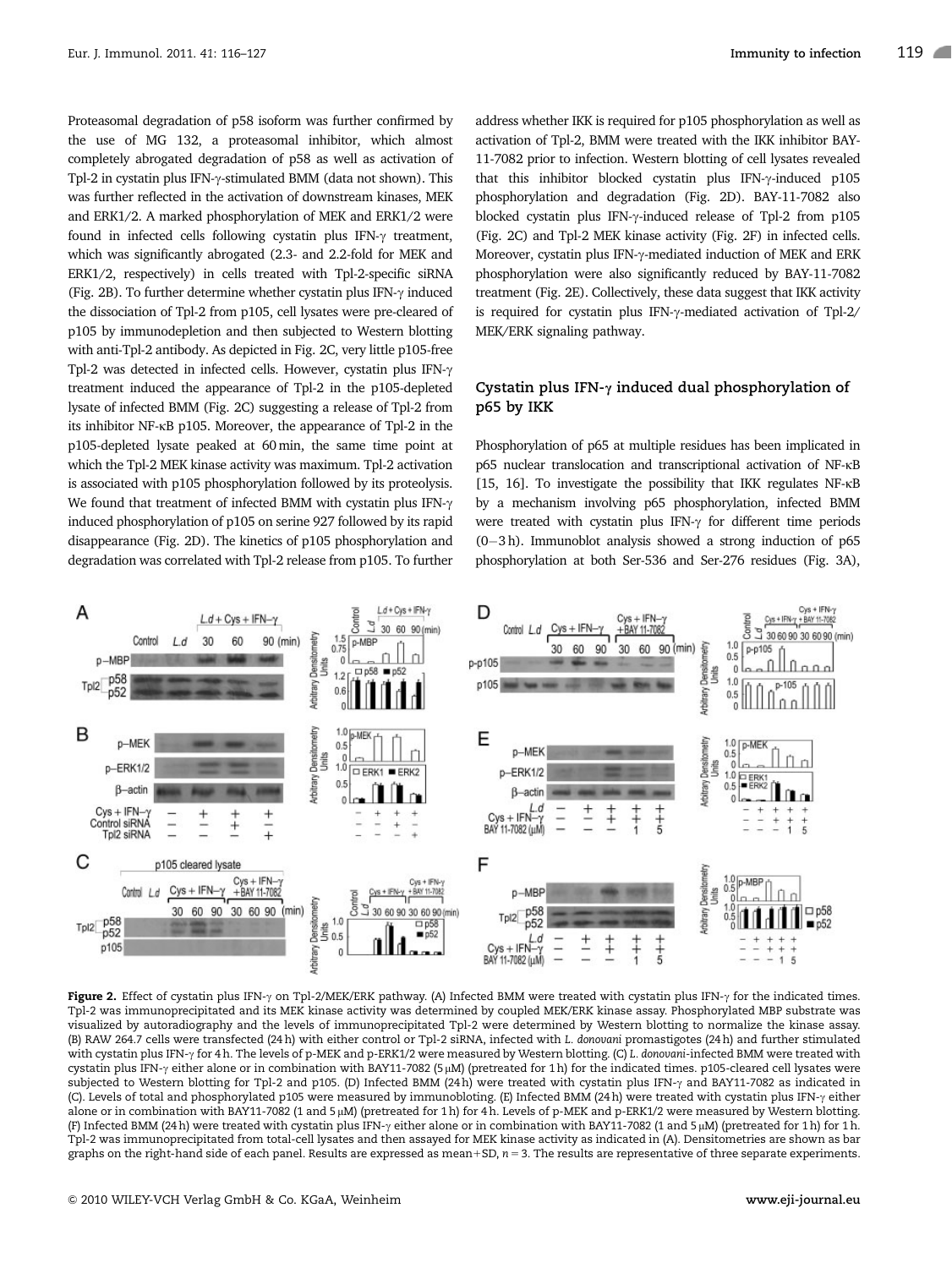which was maximum at 2 h and almost completely abrogated in the presence of IKK inhibitor BAY-11-7082, suggesting the involvement of IKK in cystatin plus IFN-g-induced dual phosphorylation of p65 (Fig. 3B). The decrease in p65 phosphorylation was not due to p65 degradation because the level of p65 remained constant (Fig. 3B). To further ascertain whether dual p65 phosphorylation was carried out by IKK directly or by some intermediate kinase, BMM were pretreated with apigenin, an inhibitor of ERK1/2 prior to cystatin plus IFN- $\gamma$  stimulation. Interestingly, cell exposure to apigenin markedly reduced the phosphorylation of p65 (3.6-fold) at Ser-276 residue whereas the level of Ser-536 phosphorylation was unaltered (Fig. 3B). MSK1, a downstream target of ERK, phosphorylates multiple substrates including Ser-276 of p65. As depicted in Fig. 3C, phosphorylation of p65 at Ser-276 residue by cystatin was significantly abrogated (3.2-fold) in infected cells transfected with dominant-negative (dn) constructs of MSK1 with no alteration on p65 Ser-536 phosphorylation. Moreover, MSK1 activity could be significantly inhibited by apigenin (86%) and BAY11-7082 (91%) (Fig. 3D) suggesting IKK-ERK-mediated MSK1 activation, which in turn regulates Ser-276 phosphorylation of p65. Collectively, these results suggest that IKK induced the phosphorylation of p65 directly on Ser-536 residue and indirectly on Ser 276 residue by activation of ERK/MSK1 in cystatin plus IFN-g-treated cells.

## TAK1 is involved in cystatin plus IFN- $\gamma$ -mediated  $NF-\kappa B$  activation

The MAP3 kinase kinase kinase, TAK1 is known to mediate the pathway leading to IKK $\alpha$ / $\beta$  phosphorylation resulting in classic NF-kB activation through IkB phosphorylation and degradation [8]. We, therefore, examined the possibility of TAK1 involvement in intermediate signaling events of cystatin plus IFN- $\gamma$ -induced NF-kB activation. Kinetic analysis (0–60 min) following stimulation with cystatin plus IFN- $\gamma$  revealed time-dependent phosphorylation of TAK1 in both normal and infected BMM with lesser induction and slower kinetics in infected cells (Fig. 4A). We further analyzed the role of cystatin-mediated TAK1 induction on both IKK activation and NF-kB-driven luciferase expression. Transient transfection of RAW 264.7 cells with dn constructs of TAK1 significantly reduced the amount of cystatin-induced phospho-IkBa and prevented IkBa degradation (Fig. 4B) suggesting a role of TAK1 in cystatin-mediated IKK activation. In addition, overexpression of dn-TAK1 markedly inhibited cystatin plus IFN- $\gamma$ -induced IKK $\beta$  activity (Fig. 4C) as well as NF- $\kappa$ Bdriven luciferase expression (2.5-fold reduction) (Fig. 4D). Cystatin-mediated anti-leishmanial activity was also significantly decreased in infected cells (68% reduction in parasite killing) transfected with dn TAK1 (Fig. 4E) implying the importance of TAK1 in cystatin-mediated activation of NF- $\kappa$ B pathway.

## TLR/MyD88-dependent activation of  $NF$ - $\kappa$ B is essential for cystatin-mediated anti-leishmanial response

In the TLR/MyD88-signaling pathway, activated IRAK1 interacts with TRAF6, which in turn leads to the activation of TAK1 mediated NF-kB and MAPK [5, 6, 8] We, therefore, checked whether MyD88-dependent signaling is necessary for cystatininduced activation of TAK1. To address this, RAW 264.7 cells



Figure 3. Role of cystatin plus IFN- $\gamma$  on p65 phosphorylation. (A) L. donovani infected (24 h) BMM were treated with cystatin plus IFN- $\gamma$  for the indicated times. Cells were lysed and levels of p-ser536p65, p-ser276p65 and p65 were determined by Western blotting. (B) Infected cells (24 h) were left untreated or pretreated with apigenin (40µM) or BAY11-7082 (5µM) for 1h, followed by incubation with cystatin plus IFN- $\gamma$  for 2 h. Levels of p-ser536p65, p-ser276p65 and p65 were determined by Western blotting. (C) Infected BMM (24 h) were transiently transfected with WT or dn-MSK1 expression plasmid. After 24 h of transfection, cells were stimulated with cystatin plus IFN- $\gamma$  for 2 h. Levels of p-ser536p65, p-ser276p65 and p65 were determined by Western blotting. (D) Infected cells were incubated with cystatin plus IFN- $\gamma$  for various time periods (0-120 min). In a separate set of experiment, infected cells were treated with apigenin (40µM) or BAY11-7082 (5µM) for 1h before treatment with cystatin plus IFN- $\gamma$  for 90 min. Cell lysates were then immunoprecipitated with anti-MSK1 Ab, and the immunoprecipitate was used to measure the phosphorylation of CREBTIDE as described in Materials and methods section ( $n = 4$ ). Bands were analyzed densitometrically. Error bars represent mean+SD,  $n = 3$ . The data shown are representative of three independent experiments. \*\*\*p<0.001; Student's t-test.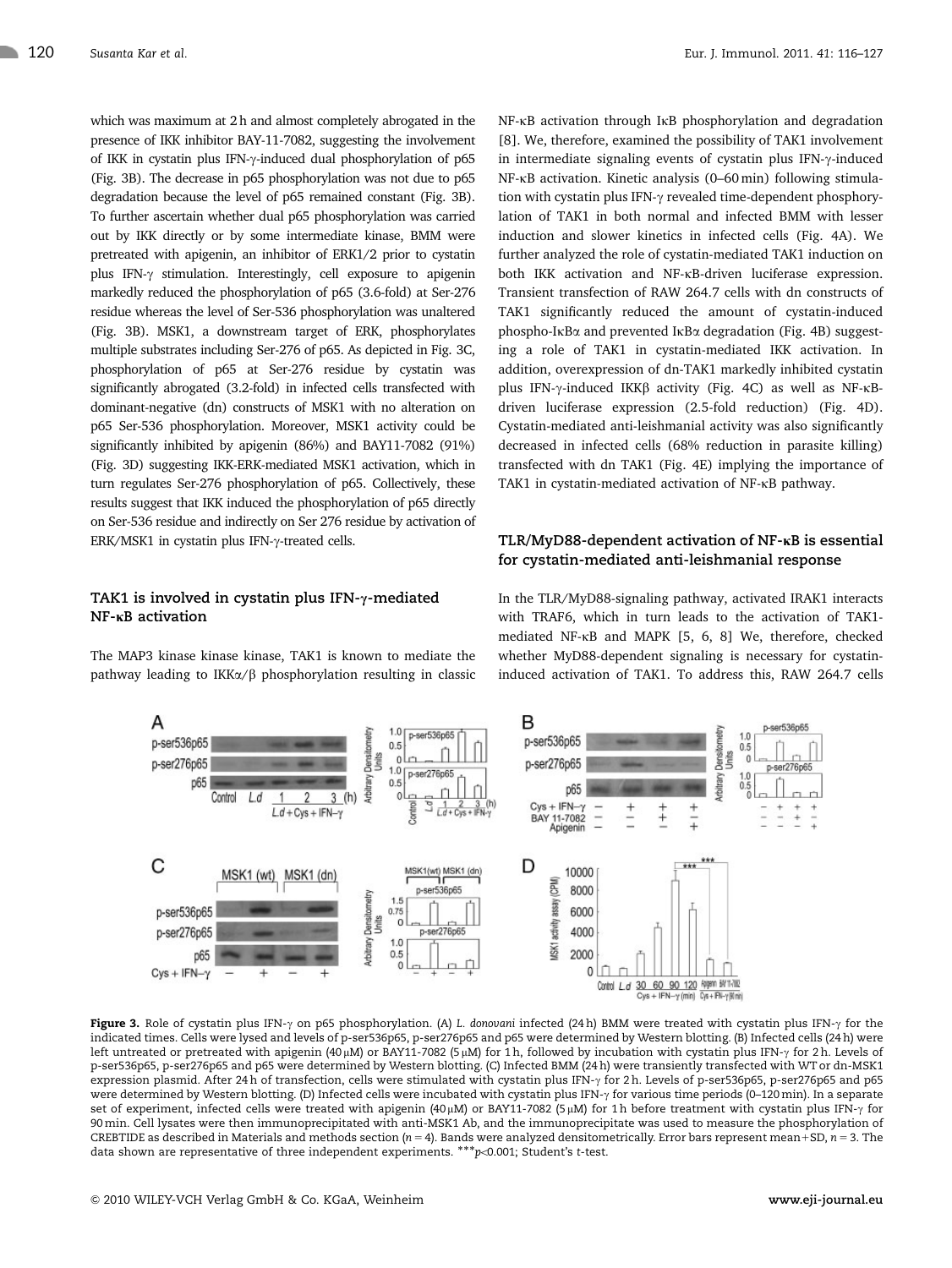

Figure 4. Role of TAK1 in cystatin plus IFN-y induced NF-kB activation. (A) Both non-infected (upper row) and L. donovani-infected RAW 264.7 cells (lower row) were treated with cystatin plus IFN-g for various time periods (0–90 min) and the levels of total and phosphorylated TAK1 were measured by Western blot analysis. (B) Infected cells (24 h) were transiently transfected with wt or dn-TAK1 expression plasmid (24 h) and stimulated with cystatin plus IFN- $\gamma$  for the indicated times. Levels of total and phosphorylated IkBa were determined by Western blot analysis. (C) Infected macrophages were transfected with wt or dn-TAK1 expression plasmid for 24 h followed by stimulation with cystatin plus IFN-g for 1 h. IKK activity was measured as described in the legend of Fig. 1B. (D) Infected macrophages (24 h) were transfected with pNF-kB-luciferase plasmid (1 mg) and 0.5 mg of pCMV-b-galactosidase together with wt or dn-TAK1 expression plasmid. After 24 h of transfection, cells were stimulated with cystatin plus IFN- $\gamma$  for 24 h, lysed and processed for luciferase activity (n = 4). (E) Infected cells were transfected with either wt or dn-TAK1 constructs, followed by treatment with cystatin plus IFN- $\gamma$  for 24 h. Intracellular parasite number was determined by Giemsa staining. Results are representative of four individual experiments. Data represent mean+SD,  $n = 3.***p<0.001$ ; Student's t-test.

were transiently transfected with dn constructs of MyD88, IRAK1 and TRAF6. As demonstrated in Fig. 5A, cystatin plus IFN- $\gamma$ induced phosphorylation of TAK1 was significantly diminished in infected macrophages overexpressing dn constructs of MyD88, IRAK1 and TRAF6 (3.2-, 3.3- and 2.9-fold, respectively) suggesting the involvement of MyD88-signaling in cystatin plus IFN- $\gamma$ mediated activation of TAK1. This was further reflected in cystatin-induced downstream NF-kB luciferase activity, which was substantially reduced in infected RAW 264.7 cells overexpressing dn-MyD88 (2.7-fold), dn-IRAK (2.5-fold) and dn-TRAF6 (2.6-fold) (Fig. 5B). Cystatin-induced inhibition of amastigote multiplication was also found to be markedly attenuated by overexpression of dn constructs of MyD88, IRAK1 and TRAF6 (73, 69 and 67% reduction in parasite killing, respectively) (Fig. 5C). These results suggest that anti-leishmanial effect of cystatin required upstream involvement of MyD88, IRAK and TRAF6. Since MyD88-dependent activation of NF-kB is necessary to induce anti-leishmanial effector response by cystatin, it might therefore induce the expression of TLR in infected macrophages. We studied the expression of various TLR in infected RAW 264.7 cells as well as BMM following cystatin plus IFN- $\gamma$  treatment. As shown in Table 1, of all the TLR examined, cystatin plus IFN- $\gamma$  led to a remarkable induction of TLR2 (3.8-fold) and TLR4 (3.5-fold) expression in infected macrophages at 12h attaining maximal level at 24h (8.3- and 8.7-fold for TLR2 and TLR4, respectively) and still significant after 36 h (2.9- and 2.6-fold for TLR2 and TLR4, respectively). The mRNA levels for remaining TLR did not change or were marginally increased. The expression patterns of all TLR observed in RAW 264.7 cells were similar to those observed in BMM (data not shown). To further assess the possible role of TLR2 and 4 in cystatin-mediated anti-leishmanial effector response, siRNA mediated knock-down system was used. As shown in Fig. 5D, transfection of RAW 264.7 cells with siRNA directed towards TLR 2 and TLR 4 significantly abrogated cystatin plus IFN- $\gamma$ -mediated-NF-kB activation of luciferase expression (2.9- and 3.3-fold reduction for TLR2 and 4, respectively) as well as parasite suppressive effect (65 and 71% reduction in parasite killing for TLR2 and 4, respectively) (Fig. 5E). In order to check the presence of undetected contaminants in the parasite culture, macrophages (10<sup>6</sup> cells) were stimulated with culture supernatants obtained from  $10^7$  promastigotes grown at different time periods. mRNA expression profiling of iNOS and TNF-a by realtime PCR analysis after 24 h of incubation showed no alteration in culture supernatant-treated macrophages as compared with control macrophages (Fig. 5F). Since our cystatin preparation contains  $\sim$  25 pg/mL LPS, we checked the iNOS and TNF- $\alpha$ profiling in macrophages treated with IFN- $\gamma$  either alone or in combination with LPS. LPS (30 pg/mL) plus IFN- $\gamma$  did not significantly induce iNOS and TNF-a expression (1.2- and 1.35 fold, respectively) compared with  $IFN-\gamma$  alone suggesting thereby that cystatin-mediated effect was not due to endotoxin contamination (Supporting Information Fig. 1). Collectively, these results suggest that TLR 2/4-MyD88-dependent activation of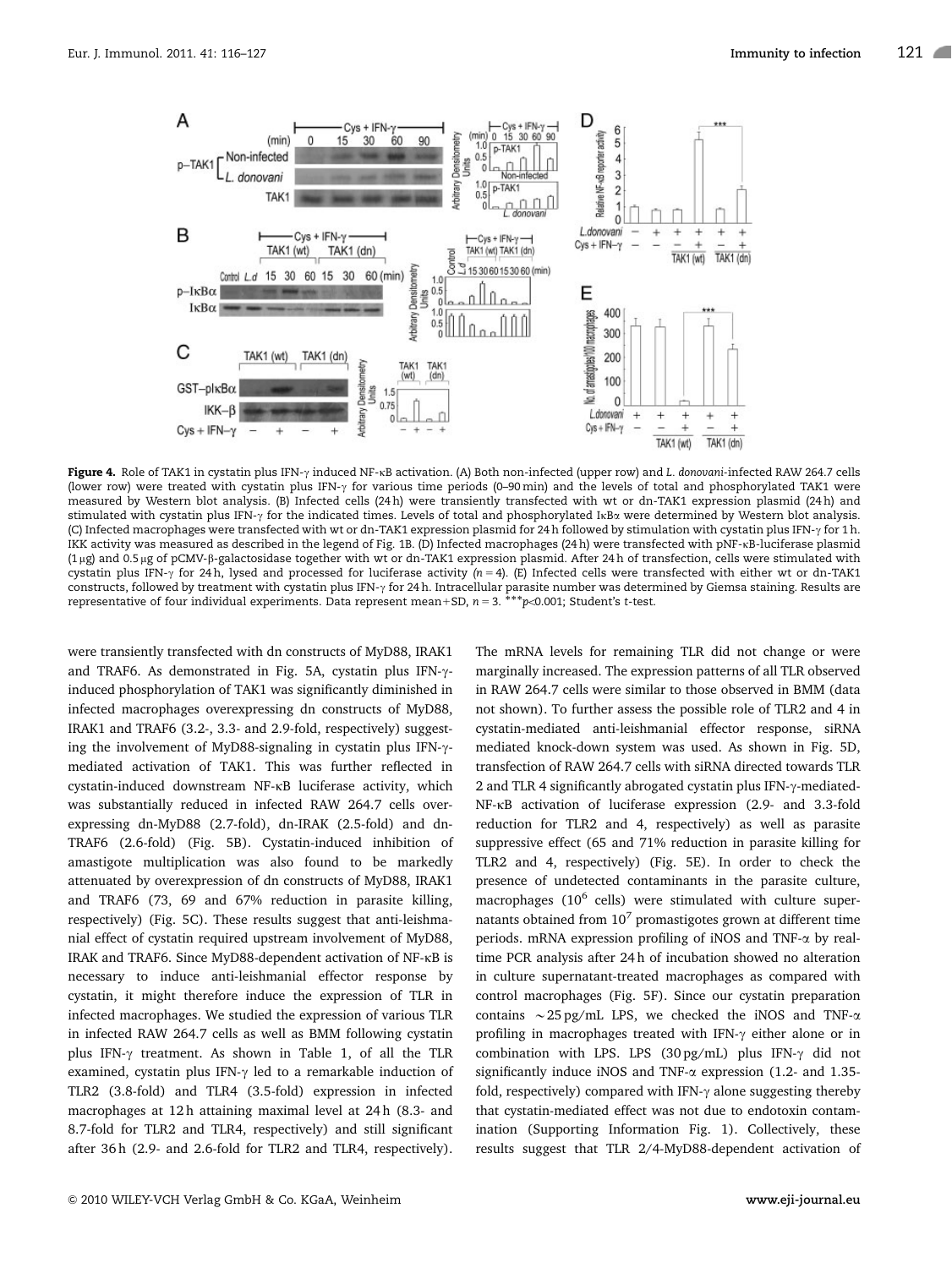

Figure 5. Effect of MyD88, IRAK1 and TRAF6 on cystatin plus IFN-y-induced anti-leishmanial response. (A) L. donovani-infected RAW 264.7 cells were transiently transfected with wt or dn expression plasmids of MyD88, IRAK1 and TRAF6 for 24 h followed by stimulation with cystatin plus IFN-g for 90min. Levels of total and phosphorylated TAK1 were measured by Western blot analysis. (B) Infected cells were transiently transfected with various constructs along with pNF-kB-luciferase plasmid (1 µg) as indicated in (A), followed by stimulation with cystatin plus IFN- $\gamma$  for 24 h, lysed and processed for luciferase activity ( $n = 4$ ). (C) Infected cells were transiently transfected with various constructs as indicated in (A), followed by stimulation with cystatin plus IFN- $\gamma$  for 24 h. Intracellular parasite number was determined by Giemsa staining. To determine the effect of TLR inhibition, macrophages were transfected (24 h) with TLR2 and TLR4 siRNA or control siRNA, infected and treated with cystatin plus IFN- $\gamma$  as mentioned above. Cells were processed for luciferase activity (D) and intracellular parasite number was determined by Giemsa staining (E). (F) L. donovani promastigotes were grown for different time periods. BMM (10<sup>6</sup> cells) were stimulated with promastigote (10<sup>7</sup>)-culture supernatants of each time point. iNOS and TNF-a mRNA expression were evaluated by real-time PCR analysis after 24 h of incubation. Experiments were done at least three times each and one set of representative data is shown. Error bars represent mean+SD, n = 3. \*\*\*p<0.001; Student's t-test.

Table 1. Real-time PCR for various TLR in cystatin plus IFN- $\gamma$ -treated macrophages<sup>a)</sup>

| Gene name        | Assay ID      | 12 h          | 24 h        | 36 h        |
|------------------|---------------|---------------|-------------|-------------|
| TLR 1            | Mm00446095 m1 | $1.4 + 0.2$   | $1.6 + 0.4$ | $1.3 + 0.3$ |
| TLR <sub>2</sub> | Mm00442346 m1 | $3.8 + 0.4$   | $8.3 + 1.1$ | $2.9 + 0.4$ |
| TLR <sub>3</sub> | Mm00446577_g1 | $1.5 + 0.3$   | $1.8 + 0.5$ | $1.6 + 0.3$ |
| <b>TI.R 4</b>    | Mm00445273 m1 | $3.5 + 0.6$   | $8.7 + 1.2$ | $2.6 + 0.5$ |
| <b>TI.R 5</b>    | Mm00546288 s1 | $1.1 + 0.3$   | $1.3 + 0.5$ | $1.7 + 0.4$ |
| TI.R 6           | Mm02529782 s1 | $1.5 \pm 0.4$ | $1.7 + 0.6$ | $1.2 + 0.3$ |
| TLR 7            | Mm00446590 m1 | $1.1 + 0.3$   | $1.4 + 0.5$ | $1.5 + 0.4$ |
| TLR 8            | Mm01157262 m1 | $1.3 + 0.4$   | $1.6 + 0.3$ | $1.4 + 0.5$ |
| TLR 9            | Mm00446193 m1 | $1.2 + 0.3$   | $1.4 + 0.4$ | $1.7 + 0.3$ |
| <b>TLR 11</b>    | Mm01701924 s1 | $0.9 + 0.3$   | $1.1 + 0.4$ | $1.3 + 0.4$ |
|                  |               |               |             |             |

a) Values are fold change relative to infected samples.

NF-kB is essential for cystatin-induced anti-leishmanial effector response.

## Restoration of lys-63-linked ubiquitination of TRAF6 by cystatin

We then examined the integrity of the protein–protein interactions between intracellular molecules of the TLR pathway in infected and cystatin plus IFN- $\gamma$ -treated BMM. Because binding of TAK1–TAB2 complex to TRAF6 is a crucial step in the activation of TAK1 catalytic activity [6, 8], we analyzed the association of TAK1–TAB2 complex to TRAF6 by coimmunoprecipitation. Cell lysates from L. donovani-infected and cystatin plus IFN-y-treated infected cells were subjected to immunoprecipitation using an anti-TAB2 antibody and immunocomplexes were analyzed by Western blotting with anti-TAK1 and anti-TRAF6 antibody (Fig. 6A). TAK1 was constitutively associated with TAB2 in both control and L. donovani-infected cells. However, TRAF6 did not immunoprecipitate with TAB2 obtained from infected cells. In contrast, cystatin plus IFN-g treatment rapidly induced coimmunoprecipitation of TRAF6 with TAB2 from infected cells suggesting association of TRAF6 with TAK1–TAB2 complex and thereby activating TAK1-mediated IKK-NF-kB pathway. TLR signaling is thought to induce TRAF6 aggregation resulting in TRAF6 autoubiquitination at lys-63 residue, a required event for activation of TAK1 and downstream signal transduction [7, 8]. The role of TRAF6 ubiquitination is to provide an assembly scaffold for binding of downstream components to lys-63 ubiquitin. We observed that treatment of infected BMM with cystatin plus IFN-g rapidly induced lys-63-linked polyubiquitination of TRAF6 (Fig. 6B), which is essential for its interaction and subsequent activation of TAK1.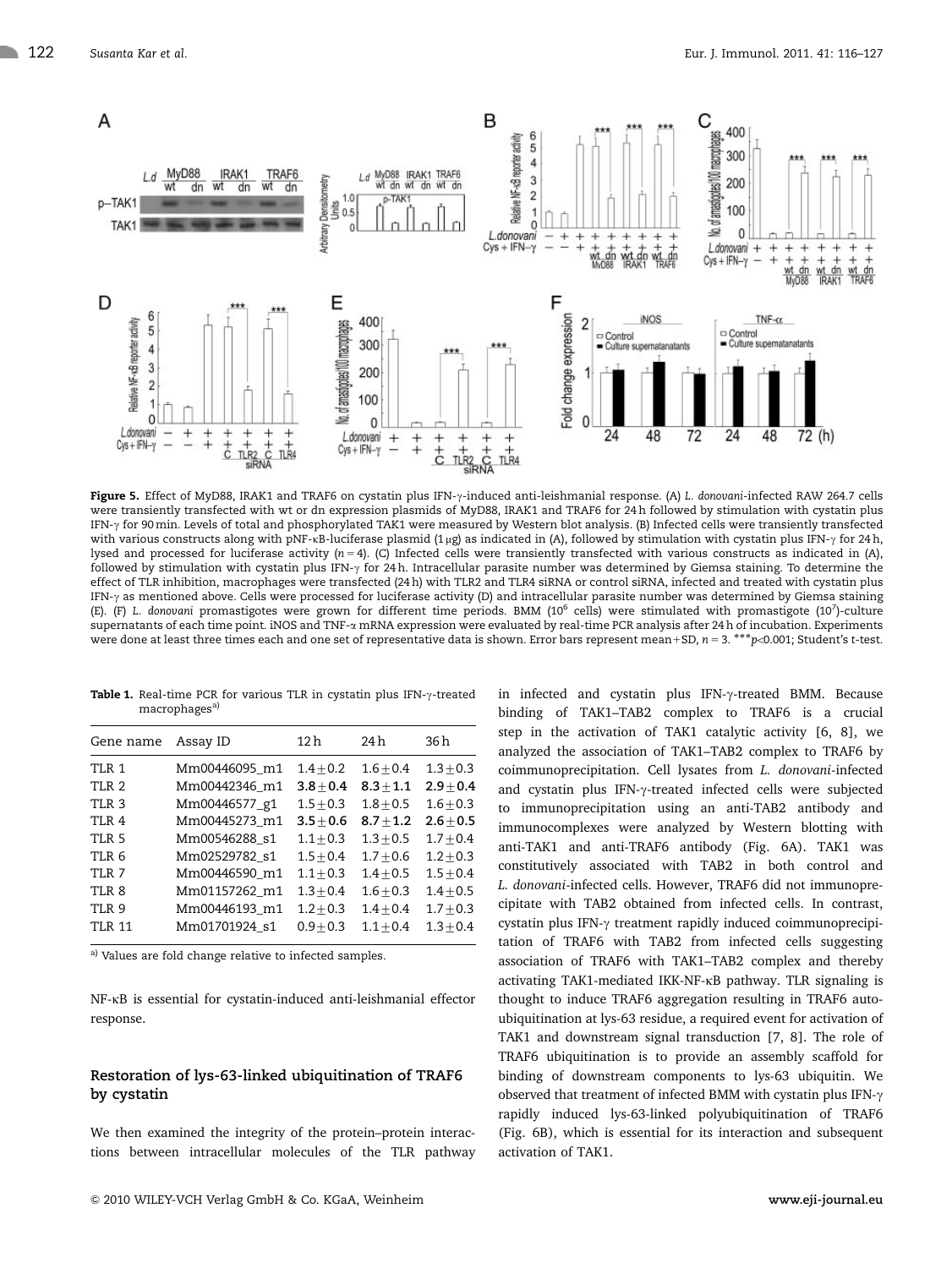

Figure 6. Cystatin plus IFN-y-induced assembly of TRAF6–TAK–TAB complex. (A) L. donovani-infected (24 h) BMM were treated with cystatin plus IFN-g for indicated times. The cells were lysed and subjected to immunoprecipitation and Western blot. IP: immunoprecipitation using the indicated antibody; WB: Western blot analysis using the indicated antibody. (B) Infected (24 h) BMM were treated with cystatin plus IFN- $\gamma$  for the indicated times. The cell lysates were immunoprecipitated with Anti-TRAF6 antibody and were analyzed for polyubiquitination state by Western blot using a polyubiquitin-specific antibody. Bands were analyzed densitometrically and expressed as mean+SD,  $n = 3$ . Results are representative of three individual experiments.

## Discussion

Parasites of the genus Leishmania rapidly alter several macrophage-signaling pathways in order to hijack the innate immune response, thereby favoring their invasion and survival within the host cell [29]. We previously elucidated the dual role of cystatin in suppressing the functional differentiation of Th2 type  $CD4^+$ T cells, leading to the augmentation of Th1 response, and also upregulation of NO, resulting in the elimination of Leishmania parasites in both in vitro and in vivo experimental models of visceral leishmaniasis [27]. This was not related to cysteine protease inhibitory activity because saturation of cysteine protease inhibitory site by inactivated papain did not interfere with cystatin-induced NO release from activated macrophages [27]. Moreover, NO stimulatory site was different from cysteine protease inhibitory site and was identified to be present on the N-terminal 10-mer peptide sequence. This 10-mer peptide mimicked the effect of the whole cystatin molecule both in terms of NO upregulation and anti-leishmanial action [30]. We further showed that cystatin acts on the host cell signaling machinery resulting in the activation of MAPK pathway and transcription factor NF-kB. This, in turn, leads to the generation of NO and proinflammatory cytokines, which are responsible for the antileishmanial activity of cystatin [28]. The residual LPS content  $(<$ 95 pg/mL) present in our culture system may not be significant in the present context as very negligible induction of iNOS and TNF-a mRNA expression was observed in case of LPS (100 pg/mL) plus IFN- $\gamma$  (100 U/mL) treatment in *L. donovani*infected macrophages (Supporting Information Fig. 2). In the present study we demonstrated that activation of NF-kB is absolutely essential for inducing proinflammatory gene expression and analysis of upstream signaling events revealed that TLR2/4 mediated MyD88-dependent participation of IRAK1- TRAF6-TAK1 is necessary to induce cystatin-mediated IKK/NFkB activation in macrophages. In addition, cystatin activated the IKK complex to phosphorylate p105, triggering its proteolysis. Consequently, Tpl-2 is liberated from p105 thereby inducing activation of the MEK/ERK MAPK cascade. Moreover, cystatin plus IFN- $\gamma$ -induced IKK $\beta$  post-transcriptionally modified p65/ RelA subunit by dual phosphorylation directly on Ser-536 and indirectly on Ser-276 via Tpl-2/MEK/ERK/MSK1 sequence.

The importance of NF-KB in host defense against Leishmania infection has been clearly established by studies in mice deficient in different NF-kB family members [31]. NF-kB1 plays a key role in the adaptive immune response to L. major and is required for  $CD4^+$  T-cell proliferation and development of Th1 response [32]. In contrast, NF-kB2 and c-Rel are involved in the innate responses to this intracellular pathogen [33, 34]. Moreover, macrophage from c-Rel-null mice showed a marked reduction in NO production and parasite killing compared with that from WT mice [35]. We have also demonstrated that cystatin might exert its curative effects on leishmaniasis through its ability to activate NF-kB by IKK-mediated IkB degradation resulting in in vivo induction of proinflammatory gene expression of TNF- $\alpha$  and iNOS. Moreover, cystatin plus IFN-g induced the activation of Tpl-2, a serine-threonine kinase regulated by IKK. Release of Tpl-2 occurred as a consequence of IKK-mediated phosphorylation and subsequent proteolytic degradation of Tpl-2-associated p105. The IKK-dependent mechanism of Tpl-2 activation raises the question of the physiological advantage of linking cystatin activation of ERK and NF-kB via MSK1. It was demonstrated that induction of both TNF- $\alpha$  and COX-2 by LPS is blocked in Tpl-2-deficient BMM due to impairment in the activation of the ERK MAPK cascade [9, 36]. Transcriptional induction of both TNF-a and COX-2 by LPS involved co-ordinated activation of ERK and NF-kB [37, 38]. In the present study we observed that TNF- $\alpha$  synthesis and iNOS expression in vivo are under the control of NF-kB signaling cascade in cystatin-treated mice. Correlating the in vitro Tpl-2 activation data with the in vivo activation of NF-kB by IKK, it seems that ERK is activated simultaneously with NF-kB, facilitating induction of proinflammatory gene expression by cystatin. In addition, cystatin modulated IKK-induced phosphorylation of NF-kB p65 subunit at Ser-536 and Ser-276 residues. This is in accordance with a number of reports, which suggest that being a p65/RelA kinase, IKK post-translationally modifies the p65 subunit by phosphorylation, thereby promoting the transcriptional activation of NF-kB and the subsequent production of inflammatory cytokines [15, 16]. TLR/MyD88-dependent signaling is being implicated as essential for the immune responses against Leishmania parasites. A recent report showed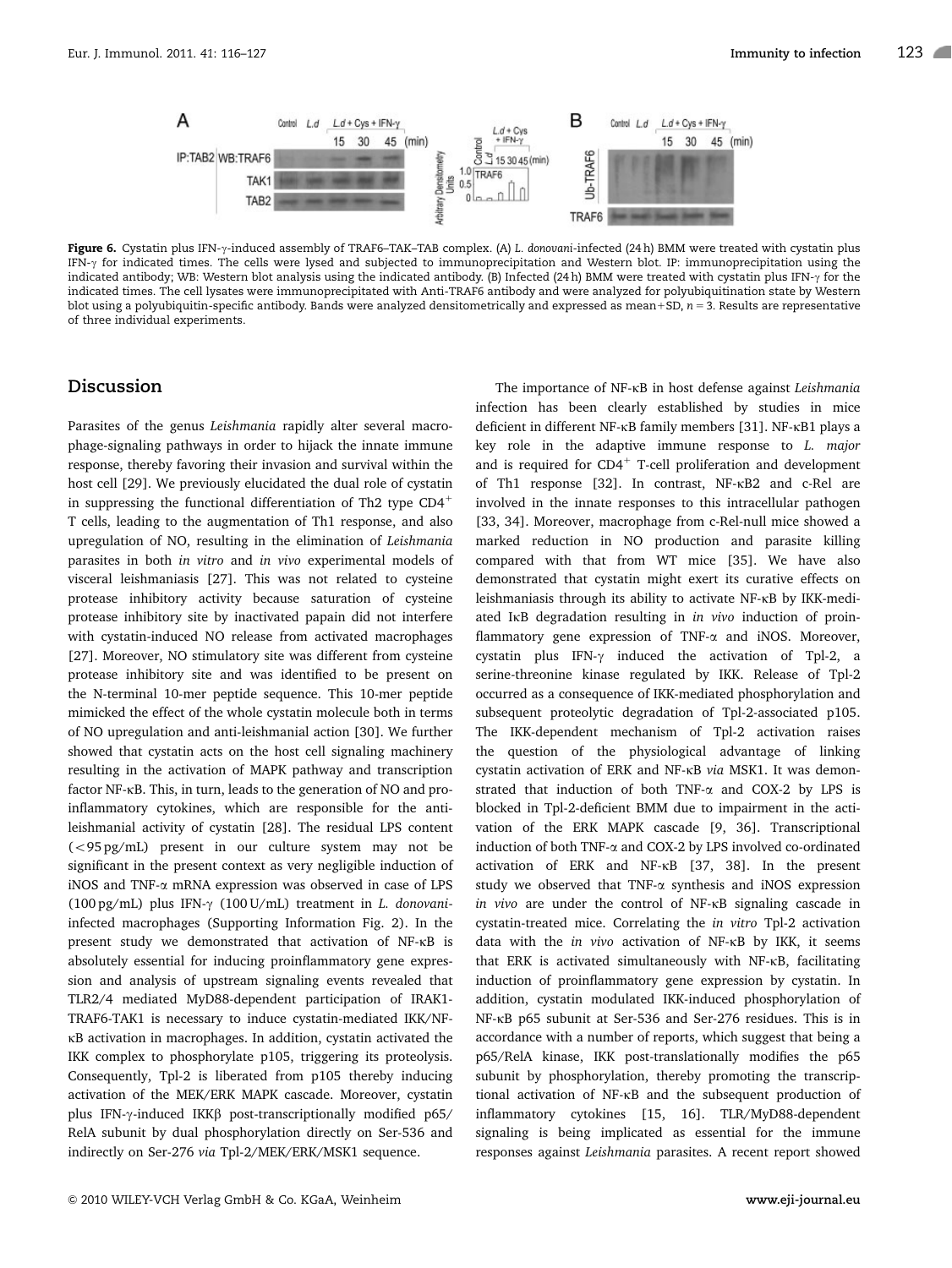that MyD88 was important for dendritic cell recognition of L. braziliensis promastigotes in vitro and for the control of infection in vivo because of significant impairments in T-cell responses and protective immunity in MyD88<sup>-/-</sup> mice [26]. Moreover, Leishmania could interfere with TLR signaling by altering IRAK1's capacity to dissociate from the MyD88 complex [33]. Analysis of upstream signaling events in the present study revealed that inhibition of MyD88, IRAK1 and TRAF-6 strongly inhibited cystatin-induced NF-kB activation and parasitesuppressive effect in infected RAW 264.7 cells. In addition, cystatin-induced phosphorylation of TAK1 was substantially reduced in infected cells transfected with dn constructs of

MyD88, IRAK1 and TRAF6. Since TAK1 is crucial for cystatininduced activation of IKK/NF-kB pathway, these observations further strengthened the involvement of MyD88-dependent signaling in cystatin-mediated NF-kB activation. TRAF6 belongs to a member of E3 ubiquitin ligase family, and its autoubiquitination with lys-63 linked chains is necessary for TAK1 activation and ligand induced NF-kB activation [7]. Cystatin plus IFN- $\gamma$  caused rapid induction of lys-63 ubiquitination of TRAF6 for facilitating its interaction with TAK1–TAB complex and thereby promoting activation of IKK-NF-kB pathway.

MyD88-dependent activation of NF-kB is primarily dictated by TLR and a number of in vitro and in vivo studies have already documented the importance of various TLR in host defense against different forms of leishmaniasis [20, 21, 25]. Control of L. major replication correlates with the early induction of iNOS in TLR4-competent mice, whereas increased parasite survival in host cells from TLR4 null mice is associated with higher activity of arginase, an enzyme essential for parasite growth [21]. Binding of L. major lipophosphoglycan to TLR2 enhances IFN- $\gamma$  and TNF- $\alpha$  production and nuclear translocation of NF- $\kappa$ B in human NK cells [24]. Cystatin plus IFN- $\gamma$  induced the expression of TLR2 and 4 in infected phagocytic cells and silencing of these receptors markedly attenuated the leishmanicidal activity of cystatin thereby suggesting the importance of downstream MyD88-dependent signaling in anti-leishmanial effector response.

In summary, the present study demonstrated that cystatin plus IFN- $\gamma$  induced TLR/MyD88 signaling resulting in activation of IKK complex. IKK, in turn, induced p65 transactivation via Tpl-2/ERK pathway. TLR 2/4-induced IKK/NF-kB signaling in association with p105-Tpl-2-ERK pathway steers the course of cystatin-mediated host-protective immunological response in experimental visceral leishmaniasis.

## Materials and methods

#### Reagents, Ab and constructs

Chicken cystatin (egg white) was obtained from Sigma (St. Louis, MO) and its purity is  $\geq$ 95% (GE). All Ab were purchased form Cell Signaling Technology and Santa Cruz Biotechnology. BAY 11-7082 and BAY 11-7085 were obtained from Calbiochem. dn MyD88 (152–296) and IRAK1 (1–217) were kindly provided by Dr. M. Muzio, (Department of Immunology and Cell Biology, Mario Negri Institute, Milan, Italy) [39, 40]. WT and dominant-negative TRAF6 were gifts from Dr. J. Inoue (Institute of Medical Science, University of Tokyo,Tokyo, Japan) [41]. dn (K63W) TAK1 was a gift from K. Matsumoto (Nagoya University, Nagoya, Japan) [42]. pCMV5-Flag-WT MSK1 (MSK1-Wt), pCMV-Flag-MSK1-A195/N-terminal kinase dead (MSK1-Nd) were obtained from Dr D.R. Alessi (Medical Research Council Protein Phosphorylation Unit, Department of Biochemistry, University of Dundee, Scotland, UK) [43]. All other chemicals were purchased from Sigma-Aldrich unless otherwise mentioned. The pNF-kB-luciferase plasmid containing five copies of NF-kB consensus sequences (pNFkBLuc) were obtained from Stratagene. A pCMV-ß-galactosidase reporter vector was purchased from Promega.

#### Parasites, cell culture and infection

The pathogenic strain of L. donovani promastigotes (MHOM/IN/ 1983/AG83) were maintained as described previously [27]. BMM were prepared, as described earlier [44], from the femurs and tibias of 6–8 wk old BALB/c mice. Splenocytes were cultured as described previously [27]. The murine macrophage cell line RAW 264.7 was cultured in RPMI 1640 containing 10% FCS and antibiotics as described previously [28]. In vitro infection experiments were carried out with macrophages using stationary phase promastigotes at a 10:1 parasite/cell ratio as described earlier [28]. LPS was quantified by a sensitive colorimetric LPS assay (QCL-1000, BioWhittaker, Walkersville, MD). LPS content of the reagents (cystatin and IFN- $\gamma$ ) was found to be less than 25 pg/mL. The concentration of LPS in media and FCS was less than 30 pg/mL. The parasite cultures and the final culture supernatants of cystatin plus IFN-y-treated infected BMM and RAW 264.7 cells contained less than 95 pg LPS/mL.

#### In vivo priming and assessment of infection

Female BALB/c mice (20–25 g) were injected via the tail vein with  $10^7$  L. donovani promastigotes. Cystatin (5 mg/kg/day) in combination with suboptimal dose of IFN- $\gamma$  (5  $\times$  10<sup>5</sup> U/kg/day) were administered through tail vein on the 15th day postinfection for 4 consecutive days. Visceral infection was assessed by removing spleen from infected mice; multiple impression smears were prepared and stained with Giemsa. Spleen parasite burdens, expressed as Leishman–Donovan units (LDU), were calculated as the number of parasites per 1000 nucleated cells  $\times$  organ weight (in grams) [27]. The investigation conforms to the Guide for the Care and Use of Laboratory Animals published by US National Institutes of Health (NIH Publication No. 85-23 revised 1996) and with the approval of the Institutional Animal Care and Use Committee.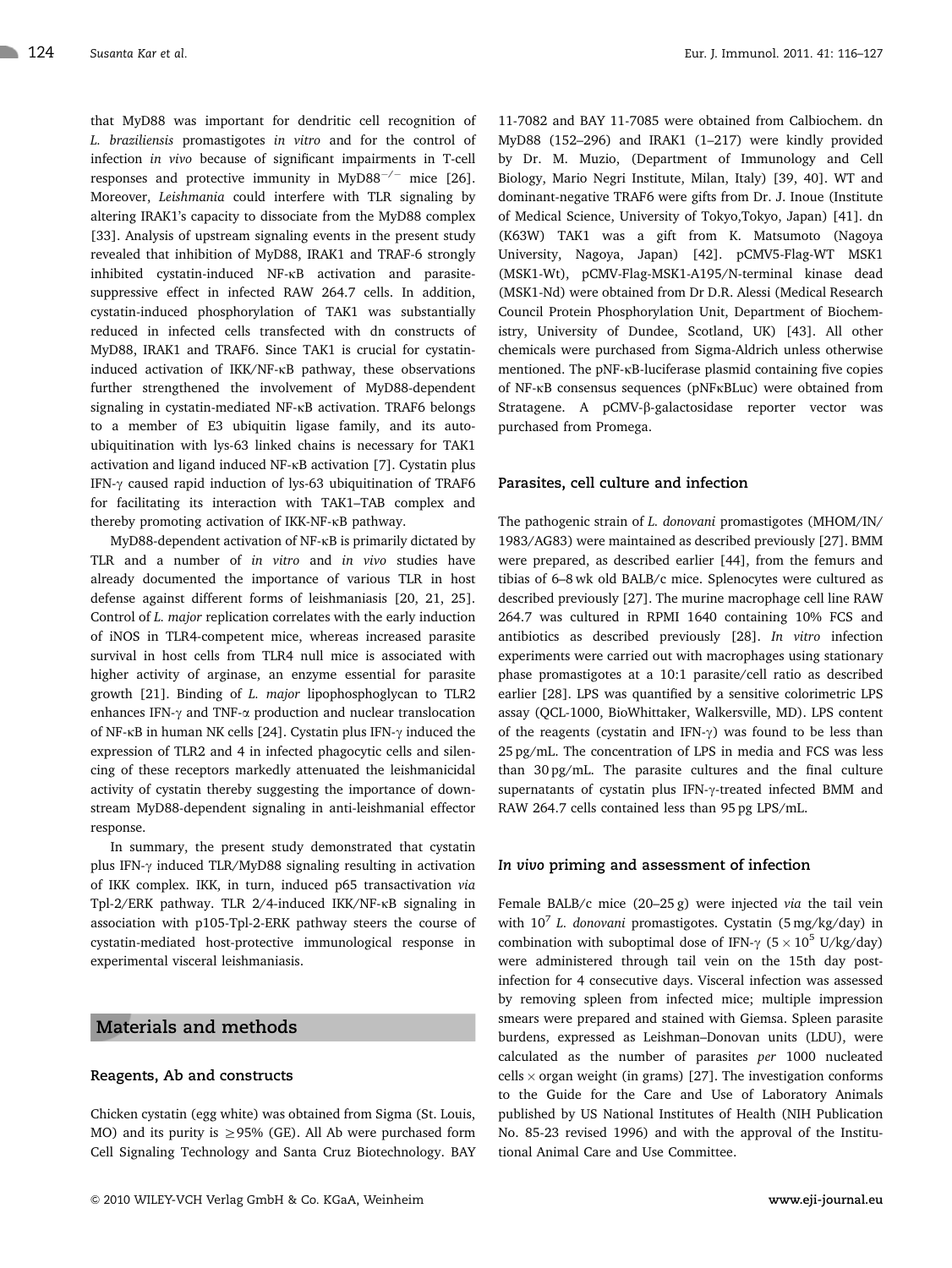## Real-time PCR

Total RNA was isolated from splenocytes, BMM or RAW 264.7 cells using the RNeasy Minikit (Qiagen) and quantitative real-time PCR were performed as described earlier [44] using TaqMan Fast Universal PCR Master Mix (Applied Biosystems). TaqMan probes for all TLR (Table 1) and iNOS were also purchased from Applied Biosystems. Relative quantitation was performed using the comparative  $\Delta\Delta$ Ct method according to the manufacturer's instructions.

## ELISA

The level of TNF- $\alpha$  in the single-cell suspension of spleen cells was measured as described previously using a sandwich ELISA Kit (Quantikine M; R&D systems) [44].

#### IKK assay

Cystatin plus IFN- $\gamma$ -treated infected BMM were lysed in cold kinase assay lysis buffer (20 mM Tris-HCl, pH 8.0, 1 mM EGTA, 1 mM EDTA, 500 mM NaCl, 10 mM β-glycerophosphate, 10 mM NaF, 300  $\mu$ M Na<sub>3</sub>VO<sub>4</sub>, 10 mM pNPP, 1 mM benzamidine, 2  $\mu$ M PMSF, 10 µg/mL aprotinin, 1 µg/mL leupeptin, 1 µg/mL pepstatin, 1 mM DTT and 0.25% Nonidet P-40). IKK activity was measured as described earlier [45]. Briefly, the cell lysates (300  $\mu$ g) were immunoprecipitated with anti-IKK $\beta$  Ab in immunoprecipitation buffer [45] followed by incubation with recombinant IkB $\alpha$  (4µg) in kinase buffer [45] at 30°C for 1h. The kinase reaction was stopped by addition of SDS-sample buffer. For visualization of phosphorylated IkBa, the reaction was subjected to SDS PAGE, dried and autoradiographed. Quantification of the radioactive bands was performed with a Phosphor-Imager. Western blotting for IKK $\beta$  was performed as a loading control by using anti-IKK $\beta$  antibody.

#### EMSA

Nuclear extracts from BMM were isolated and EMSA for NF-kB was performed as described earlier [45].

#### Tpl-2 kinase assay

To assay Tpl-2 MEK kinase activity, BMM (10 $^7$  cells) were plated in 90-mm dishes (Nunc). After appropriate treatment, cells were washed with ice-cold PBS, lysed in 1 mL of kinase lysis buffer (Cell Signaling) and immunoprecipitated with agarose coupled anti-Tpl-2 antibody (Santa Cruz Biotechnology). After 4h of incubation at  $4^{\circ}$ C, beads were washed four times with lysis buffer, twice with kinase buffer then resuspended in  $25 \mu L$  of kinase buffer containing  $1 \mu$ M ATP, 0.5  $\mu$ g of GST-MEK1 (Upstate

Biotechnology) and  $1\mu$ g of GST-ERK (Upstate Biotechnology). The beads were incubated on a shaker at  $30^{\circ}$ C for  $30$  min, pelleted and  $4 \mu$ L of the supernatant was added to a reaction mix containing  $10 \mu$ L of kinase buffer,  $0.1 \mu$ M ATP,  $50 \mu$ g of myelin basic protein (MBP) (Upstate Biotechnology), 10 µCi [ $\gamma$ -<sup>32</sup>P] ATP and incubated at  $30^{\circ}$ C for 10 min. The assay was terminated by adding  $2 \times$  SDS sample buffer and labeled MBP was visualized by autoradiography. Tpl-2 bound to agarose beads was eluted with 0.2 M glycine (pH 2.4) and analyzed by immunoblotting to normalize the kinase assay.

## Immunoprecipitation and Western blot

To analyze p105-free Tpl-2, lysates were first immunodepleted twice for 2h with p105 antibody or control immunoglobulin coupled to protein A-Sepharose. Subsequently, these cleared lysates were immunoprecipitated with anti-Tpl-2 antibody, antip105 antibody or control IgG. Immunoblot was performed as described previously [28]. Densitometric analyses for all experiments were carried out using QUANTITY ONE software (Bio-Rad, Hercules, CA, USA). Band intensities for immunoblots were normalized to  $\beta$ -actin and expressed in arbitrary units.

#### MSK1 activity assay

MSK1 assay was performed as described previously [28]. In vitro kinase assays were carried out on MSK1 immunoprecipitates using the synthetic peptide EILSRRPSYRK (CREBTIDE) as substrate. Kinase activity is expressed in c.p.m. of  $[^{32}P]$  ATP incorporated in the substrate.

#### Transient transfection and  $NF-\kappa B$  reporter assay

RAW 264.7 cells ( $2 \times 10^6$ ) were transfected with the appropriate constructs along with luciferase reporter plasmid and  $\beta$ -galactosidase reporter expression vector as described previously [28]. For promoter activation analysis, luciferase activity assays were performed in a luminometer, and the results were normalized for transfection efficiencies by assay of  $\beta$ -galactosidase activity. For siRNA transfection, cells were transfected with  $1 \mu$ g of appropriate siRNA or control siRNA according to the manufacturer's instructions (Santa Cruz Biotechnology).

#### Statistical analysis

Data shown are representative of at least three independent experiments unless otherwise stated as  $n$  values given in the legend. Macrophage cultures were set in triplicate and the results are expressed as the mean $\pm$ SD. Statistical significances of differences among pair of data sets were determined by Student's t test with a  $p$  value < 0.05 considered to be significant.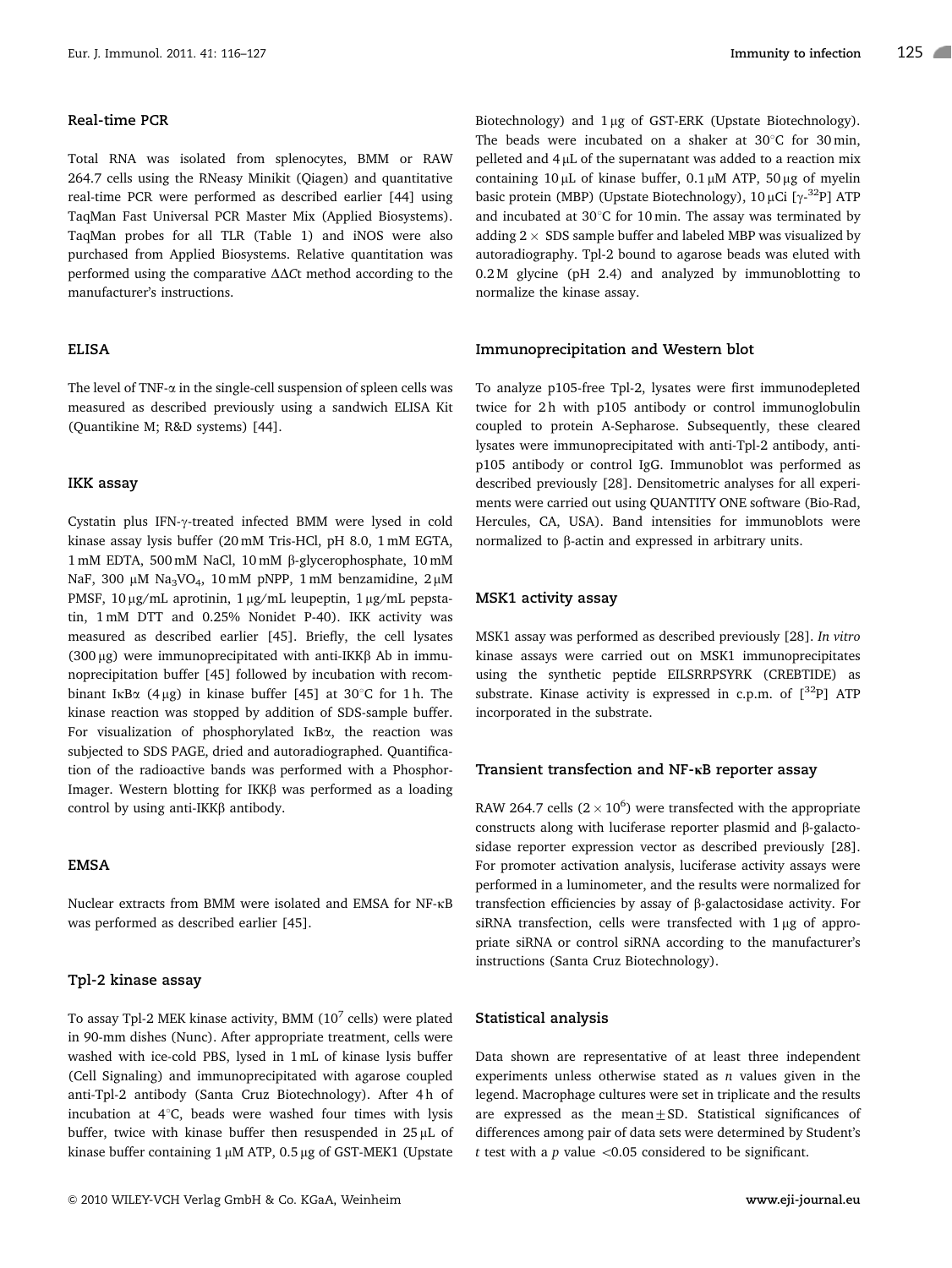Acknowledgements: This work was supported by the Network Project (NWP 0038) and Supra Institutional Project (SIP 007) grant of the Council of Scientific and Industrial Research, Government of India.

Conflict of interest: The authors declare no financial or commercial conflict of interest.

## References

- 1 Barton, G. M. and Medzhitov, R., Toll-like receptor signaling pathways. Science 2003. 300: 1524–1525.
- 2 Qin, J., Jiang, Z., Qian, Y., Casanova, J. L. and Li, X., IRAK4 kinase activity is redundant for interleukin-1 (IL-1) receptor-associated kinase phosphorylation and IL-1 responsiveness. J. Biol. Chem. 2004. 279: 26748–26753.
- 3 Burns, K., Janssens, S., Brissoni, B., Olivos, N., Beyaert, R. and Tschopp, J., Inhibition of interleukin 1 receptor/Toll-like receptor signaling through the alternatively spliced, short form of MyD88 is due to its failure to recruit IRAK-4. J. Exp. Med. 2003. 197: 263–268.
- 4 Li, S., Strelow, A., Fontana, E. J. and Wesche, H., IRAK-4: a novel member of the IRAK family with the properties of an IRAK-kinase. Proc. Natl. Acad. Sci. USA 2002. 99: 5567–5572.
- 5 Jiang, Z., Ninomiya-Tsuji, J., Qian, Y., Matsumoto, K. and Li, X., Interleukin-1 (IL-1) receptor-associated kinase-dependent IL-1-induced signaling complexes phosphorylate TAK1 and TAB2 at the plasma membrane and activate TAK1 in the cytosol. Mol. Cell. Biol. 2002. 22: 7158–7167.
- 6 Takaesu, G., Kishida, S., Hiyama, A., Yamaguchi, K., Shibuya, H., Irie, K., Ninomiya-Tsuji, J. and Matsumoto, K., TAB2, a novel adaptor protein, mediates activation of TAK1 MAPKKK by linking TAK1 to TRAF6 in the IL-1 signal transduction pathway. Mol. Cell 2000. 5: 649–658.
- 7 Lamothe, B., Besse, A., Campos, A. D., Webster, W. K., Wu, H. and Darnay, B. G., Site-specific Lys-63-linked tumor necrosis factor receptorassociated factor 6 auto-ubiquitination is a critical determinant of I kappa B kinase activation. J. Biol. Chem. 2007. 282: 4102–4112.
- 8 Kanayama, A., Seth, R. B., Sun, L., Ea, C. K., Hong, M., Shaito, A., Chiu, Y. H. et al., TAB2 and TAB3 activate the NF-kappaB pathway through binding to polyubiquitin chains. Mol. Cell 2004. 15: 535–548.
- 9 Dumitru, C. D., Ceci, J. D., Tsatsanis, C., Kontoyiannis, D., Stamatakis, K., Lin, J. H., Patriotis, C. et al., TNF-alpha induction by LPS is regulated posttranscriptionally via a Tpl2/ERK-dependent pathway. Cell 2000. 103: 1071–1083.
- 10 Watford, W. T., Hissong, B. D., Durant, L. R., Yamane, H., Muul, L. M., Kanno, Y., Tato,C. M. and Ramos, H. L., Tpl2 kinase regulates T cell interferon-gamma production and host resistance to Toxoplasma gondii. J. Exp. Med. 2008. 205: 2803–2812.
- 11 Mielke, L. A., Elkins, K. L., Wei, L., Starr, R., Tsichlis, P. N., O'Shea, J. J. and Watford, W. T., Tumor progression locus 2 (Map3k8) is critical for host defense against Listeria monocytogenes and IL-1 beta production. J. Immunol. 2009. 183: 7984–7993.
- 12 Salmeron, A., Ahmad, T. B., Carlile, G. W., Pappin, D., Narsimhan, R. P. and Ley, S. C., Activation of MEK-1 and SEK-1 by Tpl-2 proto-oncoprotein, a novel MAP kinase kinase kinase. EMBO J. 1996. 15: 817–826.
- 13 Eliopoulos, A. G., Wang, C. C., Dumitru, C. D. and Tsichlis, P. N., Tpl2 transduces CD40 and TNF signals that activate ERK and regulates IgE induction by CD40. EMBO J. 2003. 22: 3855–3864.
- 14 Beinke, S., Robinson, M. J., Salmeron, A., Hugunin, M., Allen, H. and Ley, S. C., Lipopolysaccharide activation of the TPL-2/MEK/extracellular signal-regulated kinase mitogen-activated protein kinase cascade is regulated by IkappaB kinase-induced proteolysis of NF-kappaB1 p105. Mol. Cell. Biol. 2004. 24: 9658–9667.
- 15 Karin, M. and Ben-Neriah, Y., Phosphorylation meets ubiquitination: the control of NF-[kappa]B activity. Annu. Rev. Immunol. 2000. 18: 621–663.
- 16 Nicholas, C., Batra, S., Vargo, M. A., Voss, O. H., Gavrilin, M. A., Wewers, M. D., Guttridge, D. C. et. al., Apigenin blocks lipopolysaccharide-induced lethality in vivo and proinflammatory cytokines expression by inactivating NF-{kappa}B through the suppression of p65 phosphorylation. J. Immunol. 2007. 179: 7121–7127.
- 17 Sacks, D. and Sher, A., Evasion of innate immunity by parasitic protozoa. Nat. Immunol. 2002. 3: 1041–1047.
- 18 Tuon, F. F., Amato, V. S., Bacha, H. A., Almusawi, T., Duarte, M. I. and Amato Neto, V., Toll-like receptors and leishmaniasis. Infect. Immun. 2008. 76: 866–872.
- 19 Hawn, T. R., Ozinsky, A., Underhill, D. M., Buckner, F. S., Akira, S. and Aderem, A., Leishmania major activates IL-1 alpha expression in macrophages through a MyD88-dependent pathway. Microbes Infect. 2002. 4: 763–771.
- 20 De Veer, M. J., Curtis, J. M., Baldwin, T. M., DiDonato, J. A., Sexton, A., McConville, M. J., Handman, E. and Schofield, L., MyD88 is essential for clearance of Leishmania major: possible role for lipophosphoglycan and Toll-like receptor 2 signaling. Eur. J. Immunol. 2003. 33: 2822–2831.
- 21 Kropf, P., Freudenberg, M. A., Modolell, M., Price, H. P., Herath, S., Antoniazi, S., Galanos, C. et al., Toll-like receptor 4 contributes to efficient control of infection with the protozoan parasite Leishmania major. Infect. Immun. 2004. 72: 1920–1928.
- 22 Liese, J., Schleicher, U. and Bogdan, C., TLR9 signaling is essential for the innate NK cell response in murine cutaneous leishmaniasis. Eur. J. Immunol. 2007. 37: 3424–3434.
- 23 Schleicher, U., Liese, J., Knippertz, I., Kurzmann, C., Hesse, A., Heit, A., Fishcer, J. A. and Weiss, S., NK cell activation in visceral leishmaniasis requires TLR9, myeloid DCs, and IL-12, but is independent of plasmacytoid DCs. J. Exp. Med. 2007. 204: 893–906.
- 24 Becker, I., Salaiza, N., Aguirre, M., Delgado, J., Carrillo-Carrasco, N., Kobeh, L. G., Ruiz, A. et al., Leishmania lipophosphoglycan (LPG) activates NK cells through Toll-like receptor-2. Mol. Biochem. Parasitol. 2003. 130: 65–74.
- 25 Flandin, J. F., Chano, F. and Descoteaux, A., RNA interference reveals a role for TLR2 and TLR3 in the recognition of Leishmania donovani promastigotes by interferon-gamma-primed macrophages. Eur. J. Immunol. 2006. 36: 411–420.
- 26 Vargas-Inchaustegui, D. A., Tai, W., Xin, L., Hogg, A. E., Corry, D. B. and Soong, L., Distinct roles for MyD88 and Toll-like receptor 2 during Leishmania braziliensis infection in mice. Infect. Immun. 2009. 77: 2948–2956.
- 27 Das, L., Datta, N., Bandyopadhyay, S. and Das, P. K., Successful therapy of lethal murine visceral leishmaniasis with cystatin involves up-regulation of nitric oxide and a favorable T cell response. J. Immunol. 2001. 166: 4020–4028.
- 28 Kar, S., Ukil, A. and Das, P. K., Signaling events leading to the curative effect of cystatin on experimental visceral leishmaniasis: involvement of ERK1/2, NF-kappaB and JAK/STAT pathways. Eur. J. Immunol. 2009. 39: 1–11.